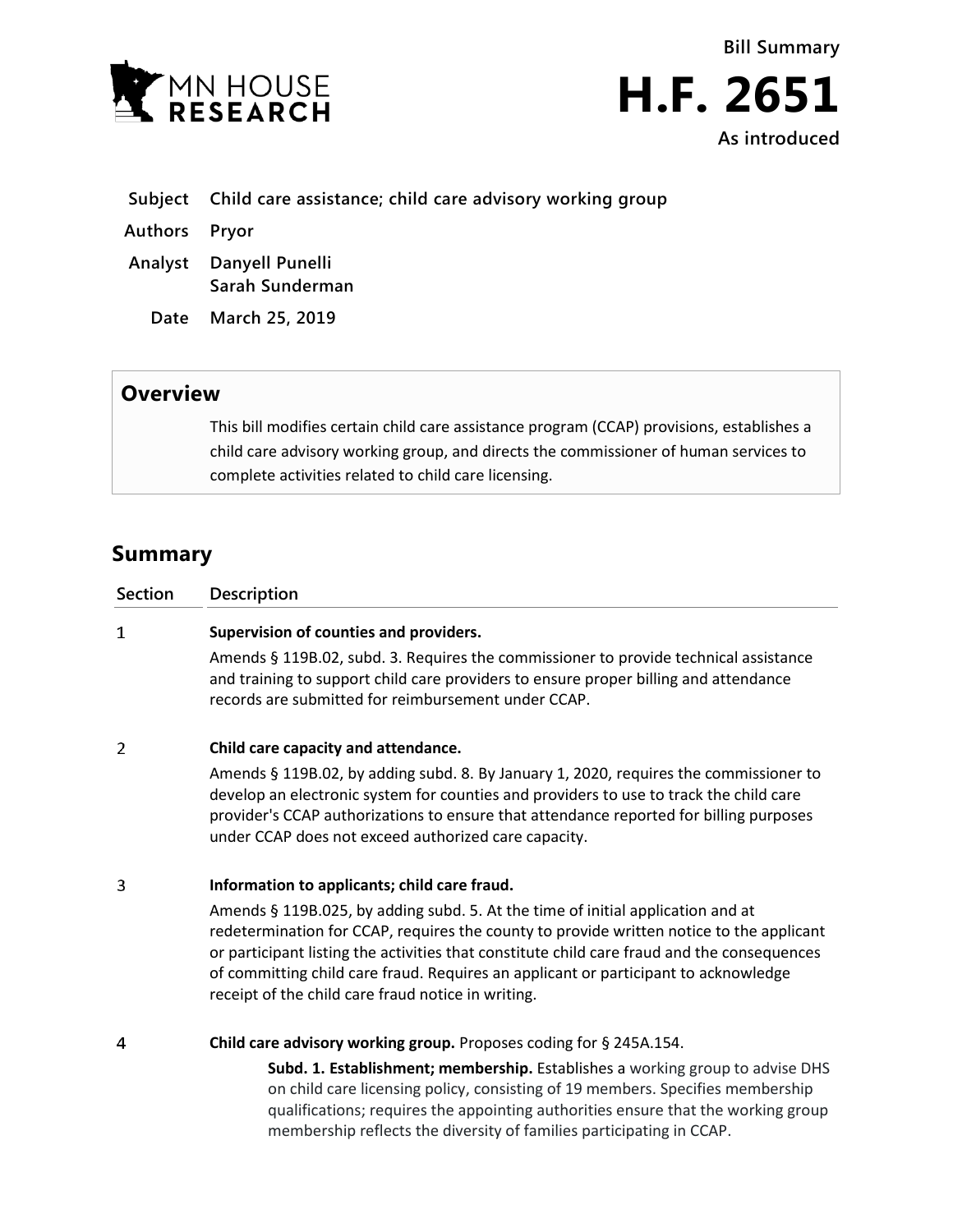## **Section Description**

**Subd. 2. Duties.** Specifies that the working group must consult with stakeholders and the public to:

- 1) make recommendations on improving child care licensing processes;
- 2) assess costs of licensing standards and proposed changes, and CCAP rate adequacy;
- 3) clarify child care employee qualifications;
- 4) conduct a survey of licensed child care providers about licensing requirements;
- 5) identify licensing requirements that have led to child care program closures and recommend business development and technical assistance resources; and
- 6) consider creating separate licensing requirements for child care programs in rural Minnesota.

**Subd. 3. Meetings.** Specifies that the first working group meeting must be no later than August 1, 2019, and specifies that meetings are open to the public and subject to the Minnesota Open Meeting Law.

**Subd. 4. Compensation.** Specifies compensation for working group members.

**Subd. 5. Administrative support.** Requires DHS to provide meeting space and administrative support.

**Subd. 6. Report.** Requires the working group to provide recommendations and proposed legislation to the legislature by February 1, 2020.

Makes this section effective the day following final enactment.

## 5 **Direction to commissioner.**

Paragraph (a) directs the commissioner of human services to:

- 1) develop equity and implicit bias training for child care licensors and require completion of the training within specified timelines;
- 2) actively recruit licensors to more accurately reflect the racial and ethnic diversity of families participating in CCAP;
- 3) create a process for child care providers to submit complaints about a licensor;
- 4) hire an equity coordinator in the Office of Inspector General; and
- 5) reorganize DHS to remove licensing functions from the Office of Inspector General.

Paragraph (b) requires the commissioner to report to the legislature on these activities by January 1, 2020.